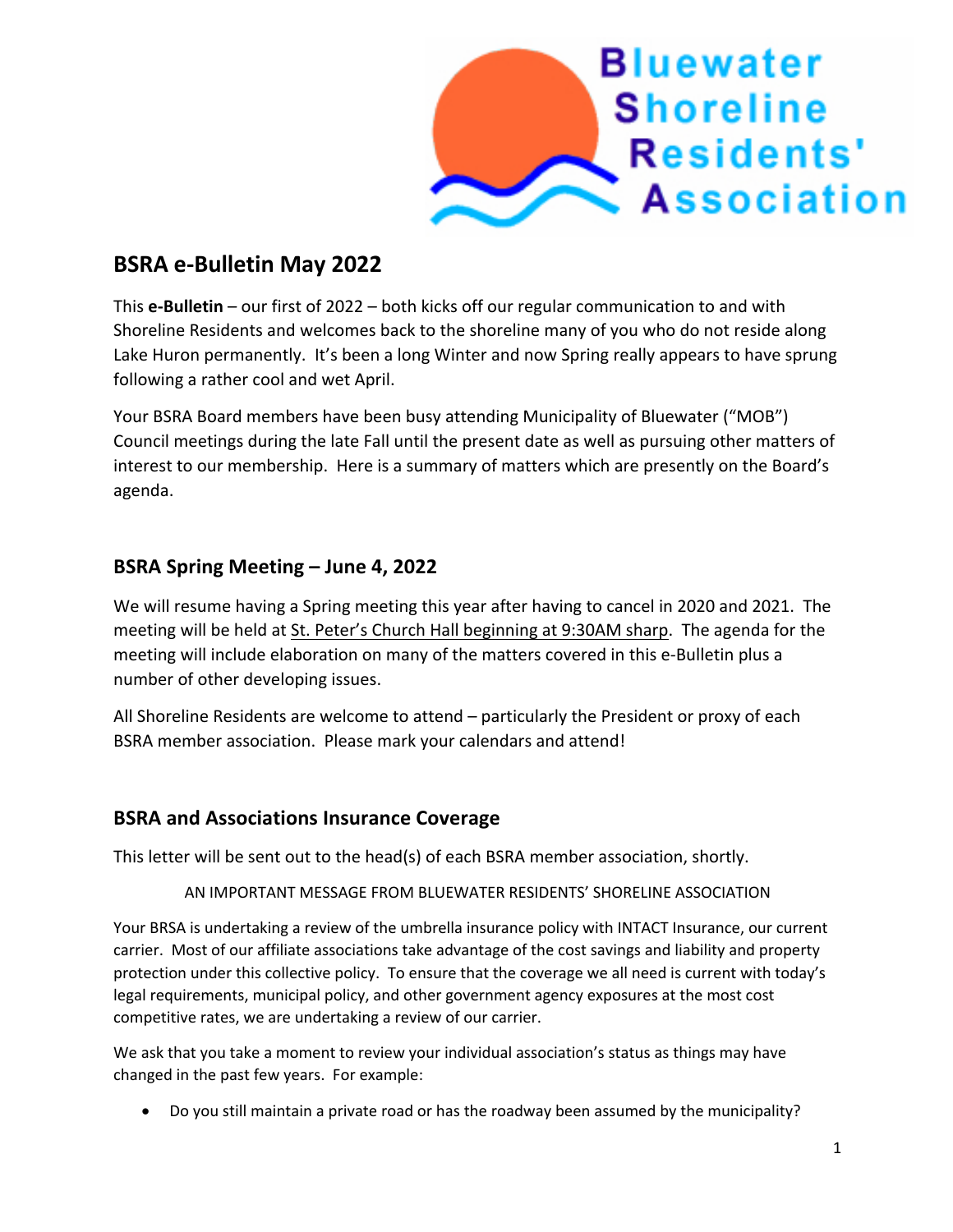- Have you added new facilities or structures on public properties like a boat ramp, beach staircase, a playground, etc. that carry liability issues?
- Has there been a change in your association's executive or mailing addresses that should be updated?
- Do you have any special concerns you would like to add?

As soon as we have received your association's information, we will immediately supply it to the Broker for a new quote. There is time sensitivity to this, so we ask that you kindly respond as soon as possible.

On another note, we recognize that more owners are making Huron County their permanent home. We remind you that 2022 will be an election year, and the BRSA will be tracking and representing issues important to us all. The value of property has skyrocketed as have taxes; we need to ensure that all of us have the representation that takes a balanced approach to all property owners, including taxation, environmental protection, land use policy and local access to health care and other municipal and provincial services.

Stay informed by making sure you hit the e-Bulletin button in the top right corner of the home page of our website to join our news alerts mailing list. The BSRA website is https://bsra.ca/ (just use "bsra.ca"). Please let your neighbors know to sign up as well. Your BSRA - watching what matters.

### **Ontario Corporations Act/Ontario Not-for-Profit Corporations Act**

On October 19, 2021, Ontario's Not-for-Profit Corporations Act ("ONCA") replaced Ontario's Corporations Act. Existing non-profits must change their articles or letters patent to comply with ONCA but are not required to pass new by-laws. Accordingly, if your Shoreline Association is incorporated under provincial legislation - then ONCA now applies to your non-profit.

The BSRA is still looking at this to determine if our recommendation needs to be for each Association to contact their legal counsel to confirm their ONCA status, etc. More to come including whether Associations' insurance is in some way affected by ONCA.

### **Beach Access on Property Owned by the MOB**

The BSRA Board has been waiting for more than a year for an MOB Staff report concerning an inventory of beach accesses on property owned by the Municipality and options being considered with regard thereto. While MOB Council received a report on an in-camera basis back in February that was provided together with an update to attendees, including BSRA board members, at the May  $4<sup>th</sup>$  Council meeting – this matter will require public input/consultation (beginning May  $15<sup>th</sup>$  and ending September  $1<sup>st</sup>$ ) when seasonal people are in Bluewater.

We will provide a more robust report on the Bluewater Beach Access Project at the June 4<sup>th</sup> Spring meeting. Note also that our insurance review may be affected, as well.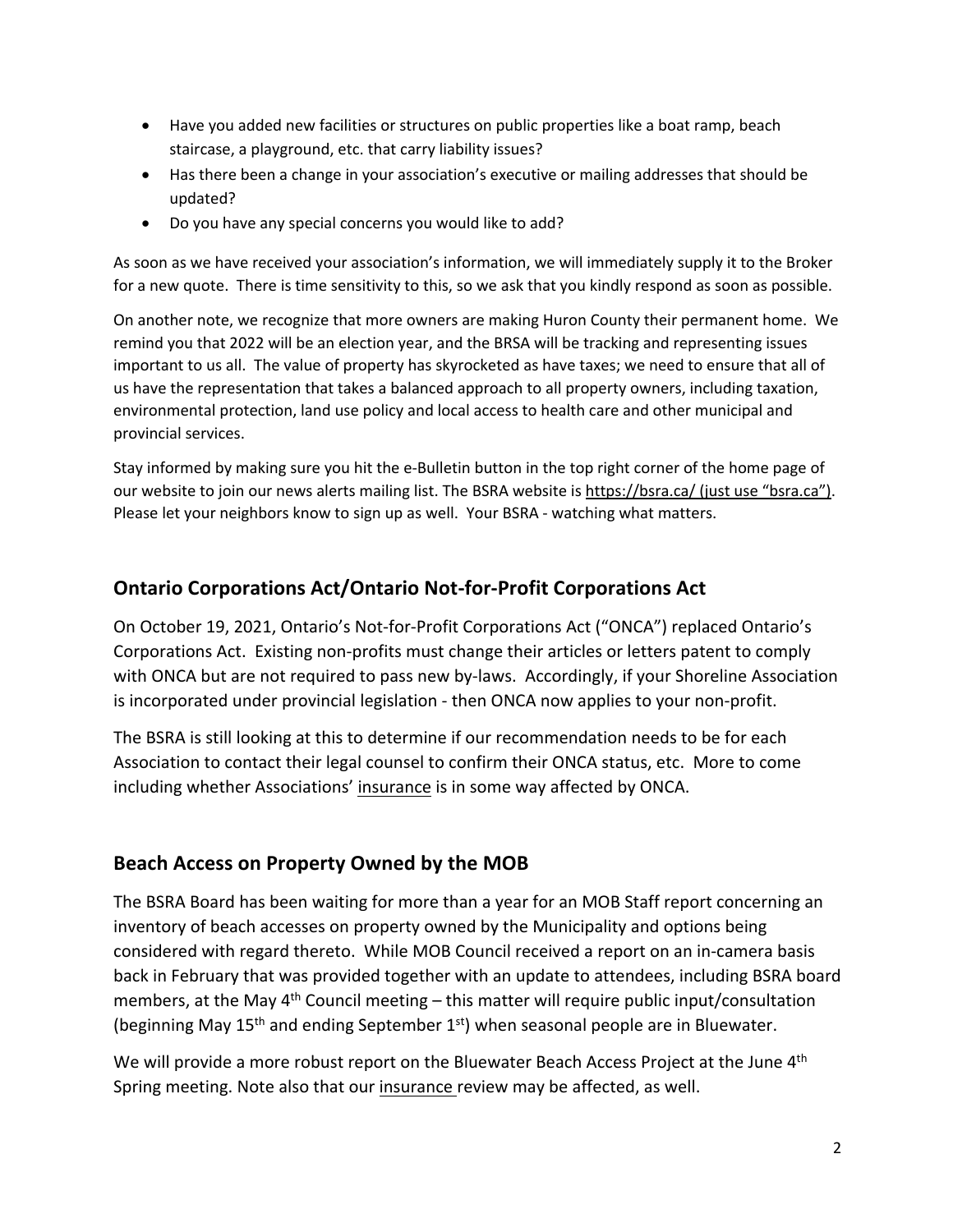### **MOB 2022 Budget – Hay West and Stanley West Wards' Tax Distribution**

Assuming MOB Staff are able to provide the BSRA with the requested information by the time of our Spring meeting on June 4th – this important area covered at that time.

# **Short Term Rentals ("STRs") along the Lakeshore**

We understand that MOB Council intends to add short-term rentals to their list of matters to be updated and assessed sometime during 2022. More to come on this if, as and when Council places STR's on the agenda for a future Council meeting.

# **Water Quality Testing**

As in past years, the Ausable Bluewater Conservation Authority ("ABCA") will be conduct water quality tests each week throughout July and August at the Wildwood and Ridgeway associations/neighborhoods. Results of the testing are posted on ABCA's website – abca.ca.

This is important work and will inform Shoreline Residents of the health of the lake particularly for those heading down to the beach to enjoy the sand and to swim. Volunteer members of the BSRA board will again assist the testing representatives of ABCA, if required.

### **Lake Huron Water Levels**

As all Shore Residents would know – the present water level in Lake Huron is down from the record highs set throughout 2020 (highest in July 2020 at 582.4 feet or 177.5 meters). Huron/Michigan is now 579.5 feet or 176.6 meters as at the end of April with a forecasted increase in July 2022 to 580.5 feet or 176.9 meters – before declining by the end of the year in a range of 580.5 feet or 176.9 meters (the high) to 579.5 feet or 176.6 meters (the low).

The forecasting model (US Army Corps of Engineers Detroit District) is based on what would occur under historical weather and water supply conditions with scenarios chosen based on similarities to recent conditions (ie. during the winter of 2021-2022, the maximum ice cover for the Great Lakes was 56% which is just slightly above the long-term average).

For those of us who are glad to see the water level decline – it is worth remembering that too much of a good thing would also not be welcome. That caveat notwithstanding, now that there is a beach to work on, remedial work in response to the damage caused by the high-water levels all along the shoreline can begin in earnest this year. And please – don't forget the requirements of the Shoreline Management Plan if you are going to do work on the beach and toe of the bank at the foot of your property.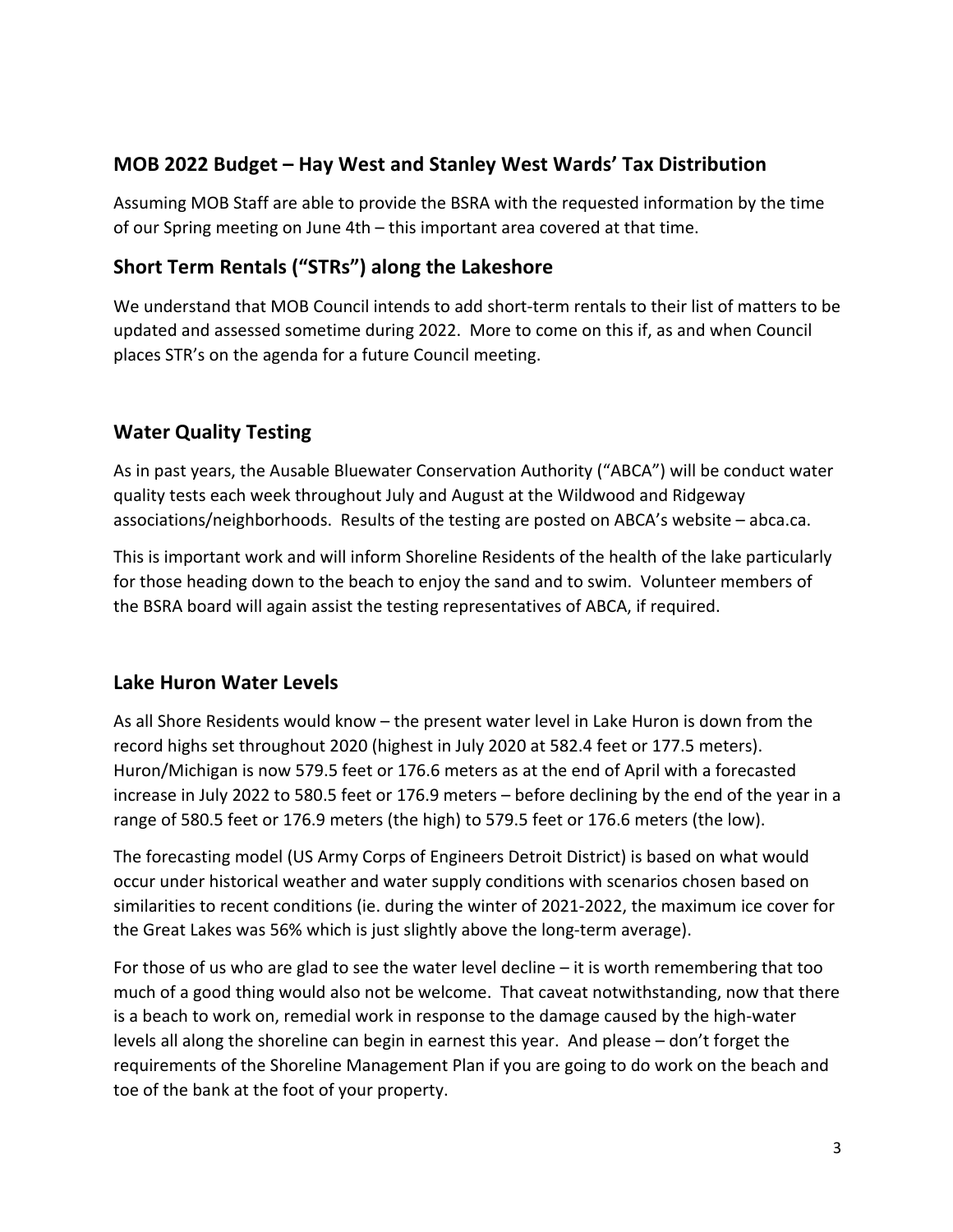# **Municipal Election October 2022**

This year's election will be held October 24, 2022. The Board's election committee is now in the process of identifying issues that are of interest to Shoreline Residents – towards implementing a strategy to ensure Residents are well informed about those issues - and candidates' points of view thereon - on a timely and convenient basis. Important features of our strategy include:

- Developing a series of questions for the candidates for Mayor, Deputy Mayor and Councillors for the Wards of Stanley and Hay West. These questions will be emailed to the candidates – and when answers are received, a personal meeting will be held with candidates and answers posted on the BSRA website.
- One important addition for 2022 is for **with the permission of the various shoreline resident Association Presidents** – a BSRA Board member to attend any general meeting held in 2022. This will allow us to respond to questions by residents and inform them of electoral issues which appear to be of interest to residents. This new tactic for the BSRA has the objective of increasing voter turnout along the shoreline in 2022.
- In the past, the BSRA has made recommendations about which candidate(s) we believe would best suit the various positions up for election, both for Shoreline Residents and the Municipality of Bluewater as a whole.

More to come on this as the election year develops.

#### **MOB - Recreation Master Plan Household Survey**

The MOB is preparing a 15-year Recreation Master Plan that will guide the development of municipal indoor and outdoor recreation facilities, parks and trails, and the provision of programs/events for residents and visitors. The MOB is interested in residents' input and accordingly, has put together a confidential survey for residents to provide their views. The survey can be found at – www.surveymonkey.com/r/bluewaterMPhouseholds - and should take only 8 about minutes to complete.

Given Shoreline Residents' tax contribution to the MOB – the BSRA Board recommends taking the survey. The due date is Wednesday May 18<sup>th</sup> but late entries (within reason) will be accepted.

#### **BSRA Board Director Search**

The BSRA Board is interested in adding 1 or 2 new candidates to our group this year. Please inform us if you are interested or know of someone who has the time and interest to serve the